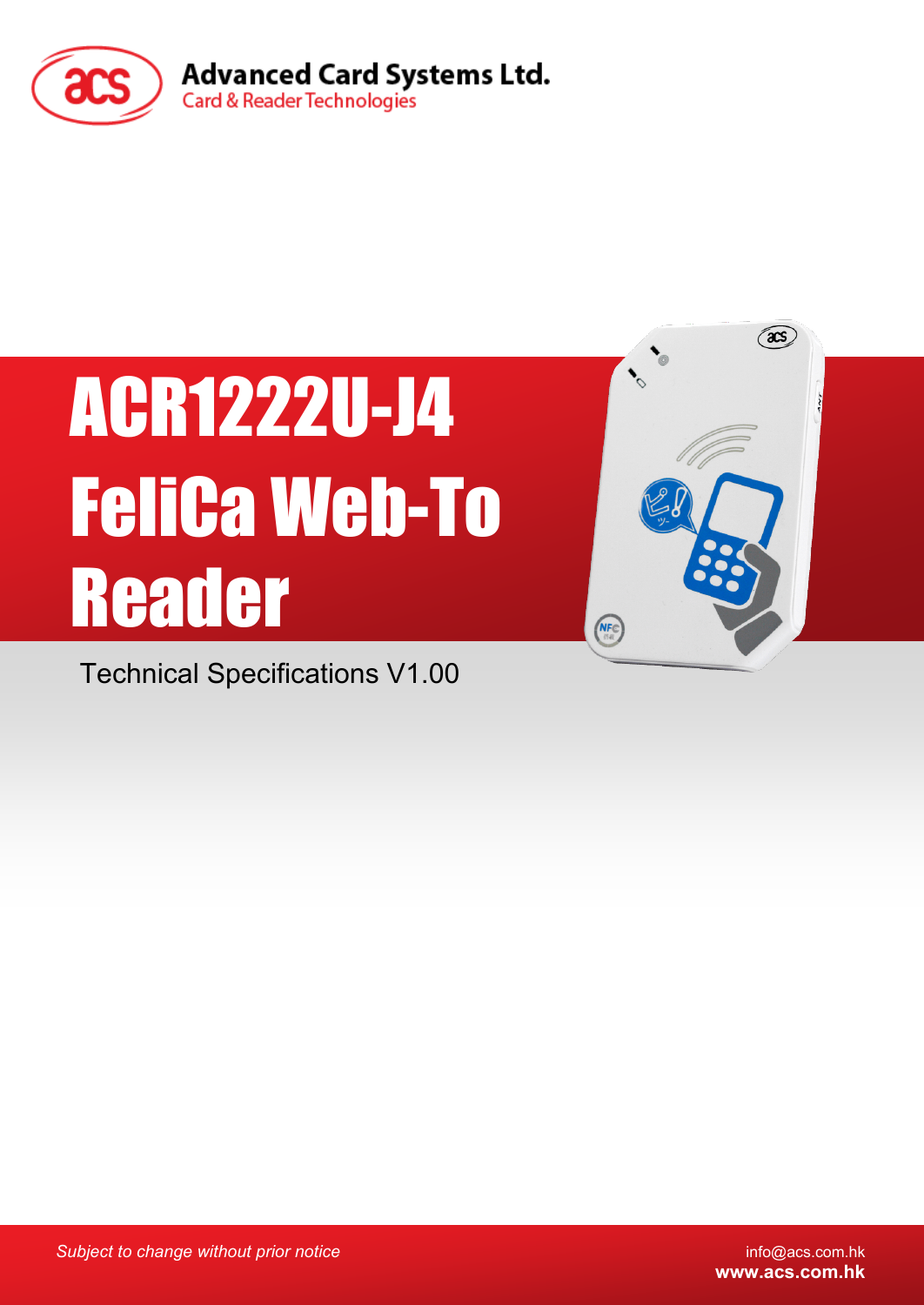

## **Table of Contents**

Page 2 of 6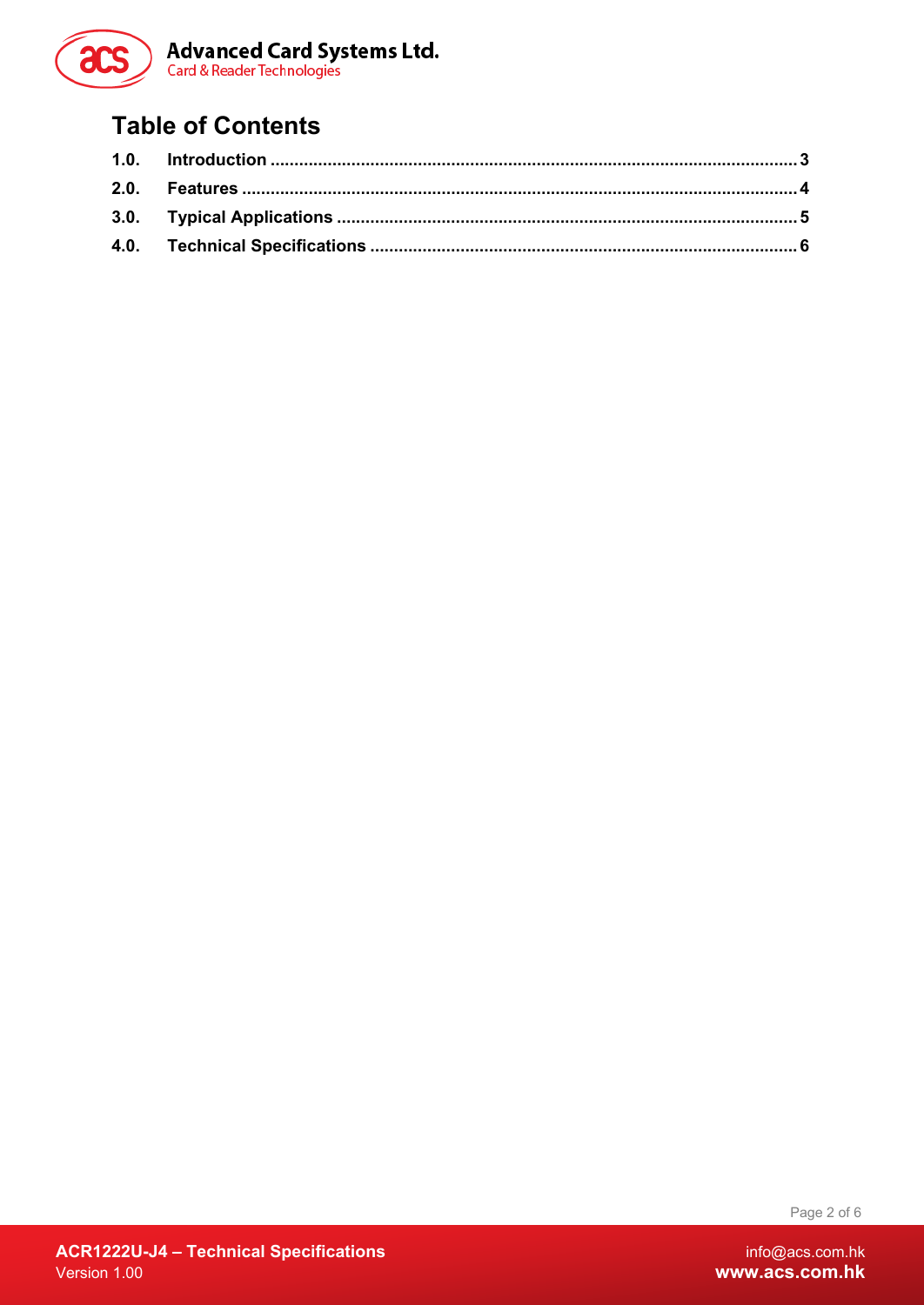

#### <span id="page-2-0"></span>**1.0.Introduction**

As part of our commitment to quality and excellence, ACS introduces the Li-ion battery–powered, standalone ACR1222U-J4 FeliCa Web-To Reader. Specifically designed for the widely patronized Mobile FeliCa market in Japan, the ACR1222U-J4 facilitates the transmission of customized URL links to Mobile FeliCa-enabled phones, allowing commercial establishments to leverage mobile marketing in promoting their products and services.

Powered by its built-in Li-ion rechargeable battery, the ACR1222U-J4 continuously checks any Mobile FeliCa device



within its proximity. When a Mobile FeliCa device such as the FeliCa-enabled mobile phone, is detected by the ACR1222U-J4, the ACR1222U-J4 automatically sends a customized URL to the Mobile FeliCa device. The URL allows the user to access rich content about the product or service being advertised.

The ACR1222U-J4 can be used for mass marketing where it can be installed in populated areas like malls and train stations, or it can be carried around by marketing personnel for a more direct and targeted marketing approach. Moreover, ACR1222U-J4 is field-upgradeable which makes a URL or other data format customization extremely easy to adapt to special customer's needs. With its Li-ion battery, the ACR1222U-J4 can operate in long hours in different applications such as product advertising and loyalty schemes.

Page 3 of 6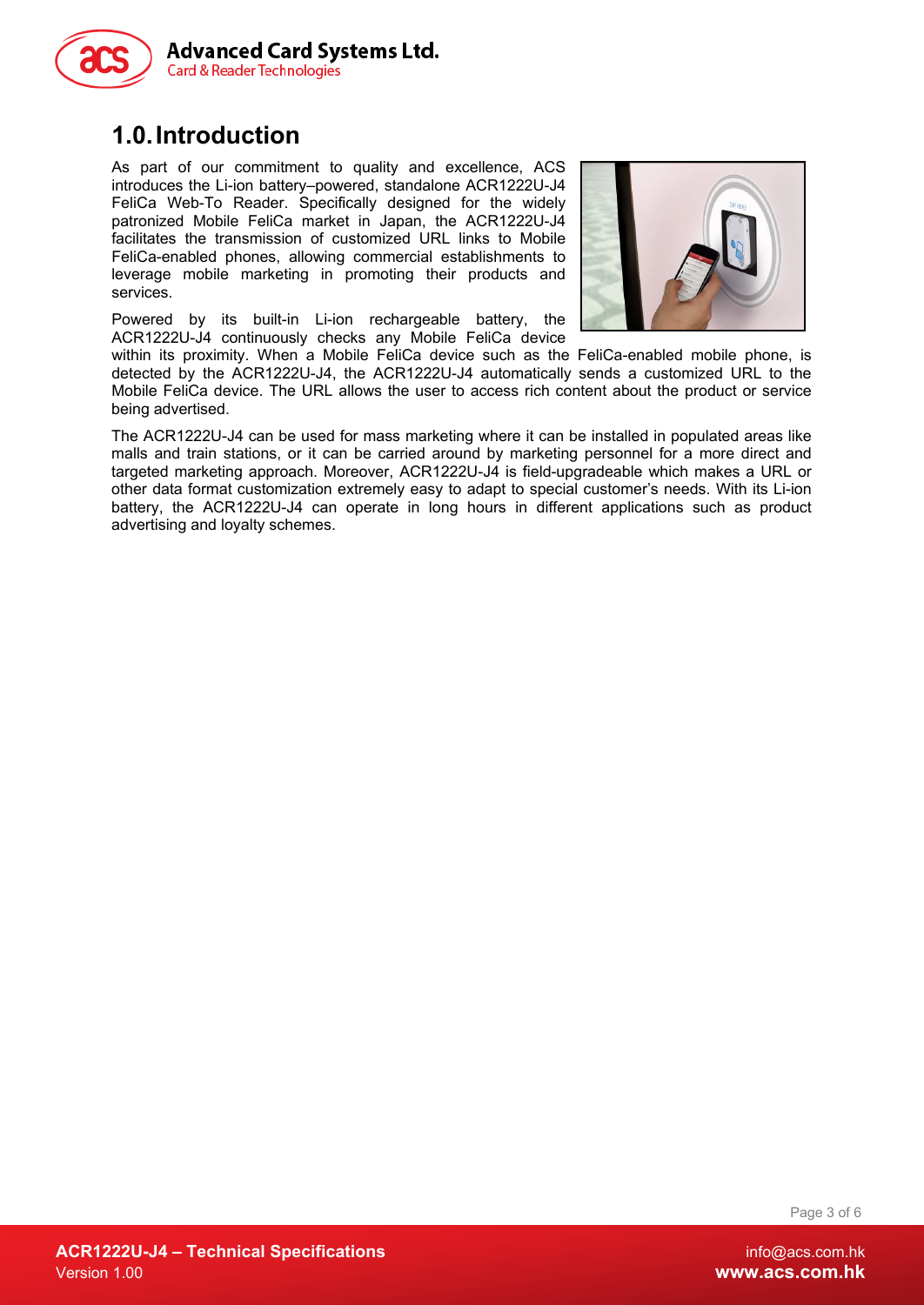

#### <span id="page-3-0"></span>**2.0.Features**

- Standalone intelligent reader embedded with an application that sends a customizable URL to detected FeliCa mobile phones within its proximity
- Contactless Interface:
	- o Operated at 13.56 MHz FeliCa protocol
	- o Communication speed of 212 kbps
	- o Built-in antenna for FeliCa Mobile phone detection
	- o Reading distance of 10 mm (depending on the type of phone)
	- o Supports FeliCa Mobile phones and intelligent devices with FeliCa Mobile versions 1.0 and 2.0
- Built-in Peripherals:
	- $\circ$  2 LEDs 1 for operation status, 1 for battery status
	- o Monotone Buzzer
	- o Li-ion rechargeable battery
	- o 3T2P switch for URL1/OFF/URL2
	- o Button for changing device status active and idle
	- o Mini USB socket and USB adaptor for recharging the battery, changing the URL and upgrading the firmware
- Firmware Upgradable
- Compliant with the following standards:
	- o CE
	- o FCC
	- o VCCI
	- o RoHS

Page 4 of 6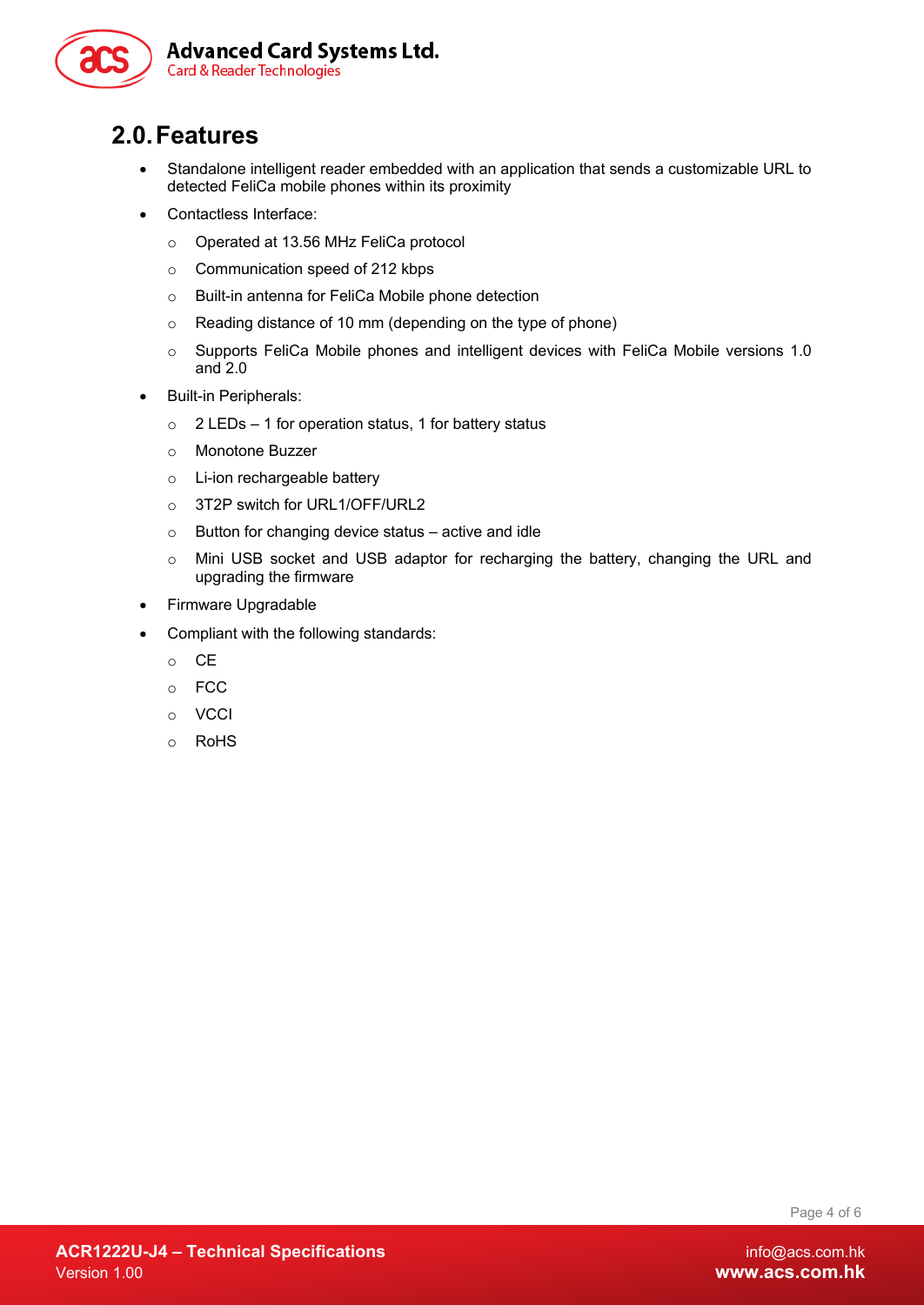

# <span id="page-4-0"></span>**3.0.Typical Applications**

- Customer Loyalty
- Outdoor and Indoor Advertising
- Personal Contact
- Coupon Distribution
- Product Presentation

Page 5 of 6